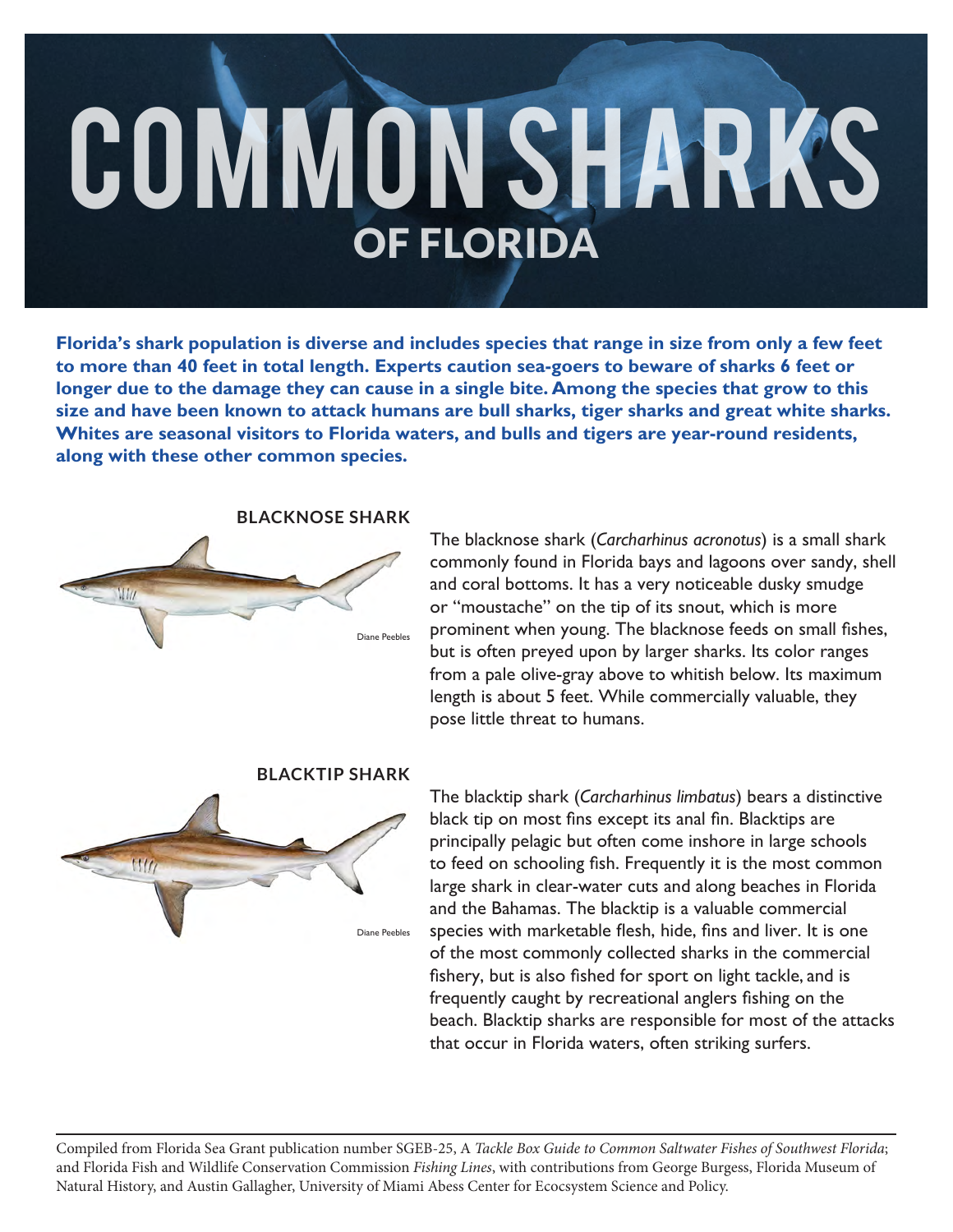#### **BONNETHEAD SHARK**



The bonnethead shark (*Sphyrna tiburo*) is the smallest of the hammerhead family, commonly 3 to 4 feet in length. This species must swim continuously so that its gills receive oxygen from the water, otherwise it will sink. It is abundant in nearshore Florida waters, and popular in aquariums. Gray or grayish-brown in color, the bonnethead has a broadly widened head in the shape of a shovel. It feeds chiefly on crabs and other crustaceans. It is a good sportfish and is commonly caught be recreational anlgers. Commerically, its value is limited and is used mostly as crab bait. This rather shy species is considered harmless to humans.

**BULL SHARK**



Bull sharks (*Carcharhinus leucas*) prefer to live in Florida's shallow, inshore waters, but they have a great tolerance for a wide range of salinity, meaning they can easily move up rivers into fresh water or onto reefs. They have been found far up the Mississippi and Amazon rivers. Bull sharks are stoutbodied with a short, broad rounded snout. They can grow to 11 feet in length, and are pale to dark gray on top, with a white underside. The pups may display black tips on their fins that fade with age. Bull sharks' thick, wide body may appear sluggish cruising in the shallows, but they are quick, agile and opportunistic hunters, and are a popular target among sport fishermen. Because of the bull shark's aggressive personality, it is one of the top three most dangerous sharks in the world to humans along with great whites and tiger sharks.



**GREAT HAMMERHEAD**

The great hammerhead shark (*Sphyrna mokarran*) is the largest in the hammerhead family, reaching a maximum length of about 18 feet. It gets its name from its hammer-shaped head, which is nearly straight with a shallow notch in the center, distinguishing it from the smooth hammerhead and scalloped hammerhead. It is highly migratory, yet can be seen inshore frequently, as it is a voracious predator that will follow schooling fish. While this species is commonly encountered in recreational fishing because it is very attracted to certain types of bait and struggling fish, it is protected from harvest inside Florida state waters. Great hammerheads are considered potentially dangerous sharks to humans. Due to its large size and variety of prey, this shark should be treated with respect and caution.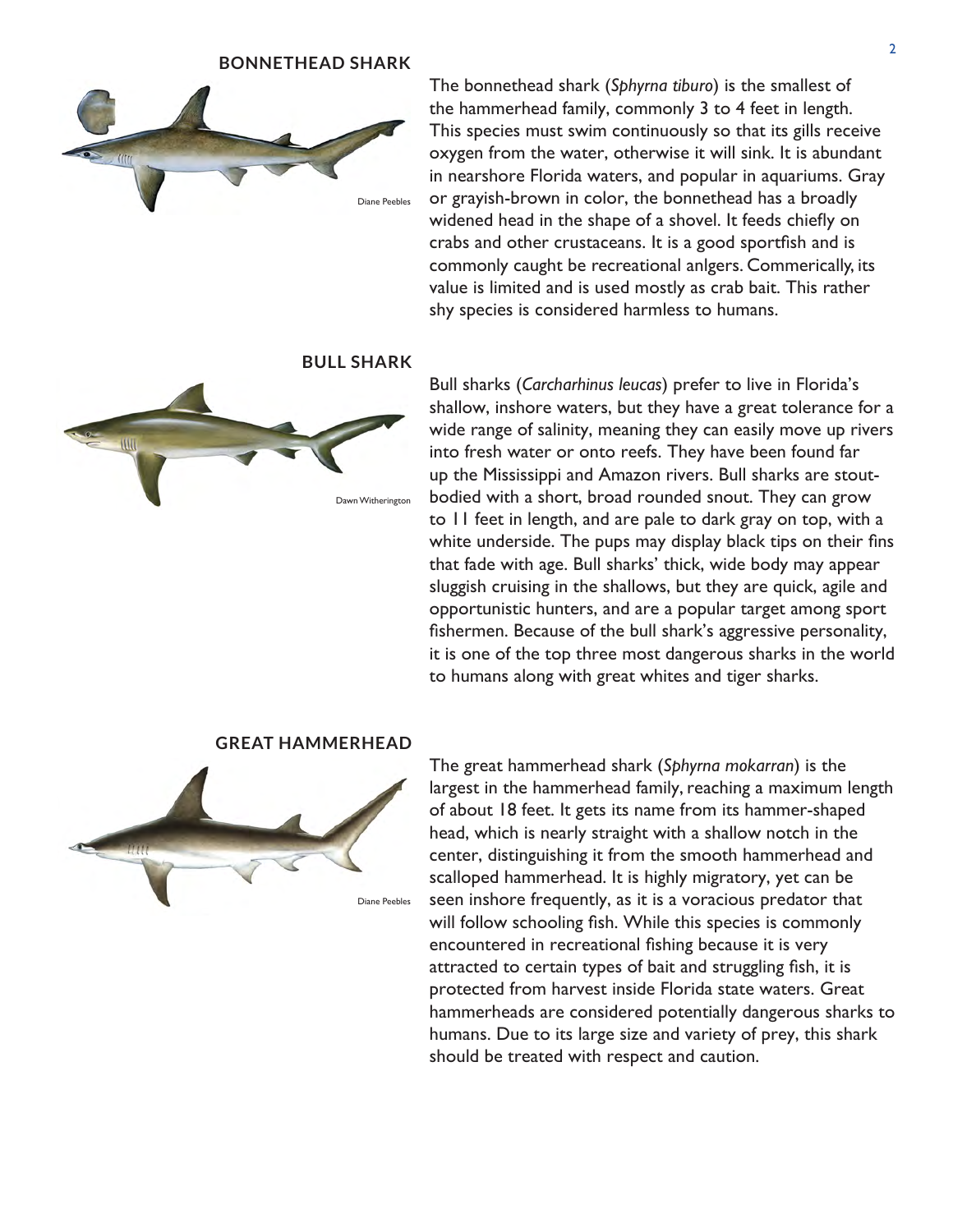#### **LEMON SHARK**



The lemon shark (*Negaprion brevirostris*) is a yellow-gray shark most commonly found in Florida's southern coastal waters, especially around wrecks and ledges. In fact, it is highly site-attached to the bays of Florida and the lowermid Keys. It is a top predator in these ecosystems along with the bull shark. It commonly enters estuarine waters and often ventures into freshwater areas, but does not penetrate as far up rivers as the bull shark. It can grow to 11 feet and weigh over 200 pounds, but most do not exceed 9 feet. Since 2009, the lemon shark has been protected from harvest inside Florida state waters. That said, it is one of the most commonly encountered species in catch-and-release recreational fisheries, and is a great candidate for this due to its abundance and robustness.

# **NURSE SHARK**



The nurse shark (*Ginglymostoma cirratum*) is rusty or yellowbrown in color, and is one of the few sharks that can be found lying on the ocean floor. It sometimes hides under ledges and wrecks. Nurse sharks are recognized by fleshy appendages called barbels that hang below the nose and help detect prey. They can grow to 14 feet in length, but most often range from 6 to 9 feet and weigh an average of 300 pounds. Valued in the Caribbean for its high-quality hide, the nurse shark is considered a nuisance species in most North American longline fisheries, with fins and meat of little value. Though relatively slow and sluggish, it can be dangerous to humans if aggravated.

# **SANDBAR SHARK**



The sandbar shark (*Carcharhinus plumbeus*), also called the brown shark, is found nearshore typically at depths ranging from 60 to 200 feet. It is brown or gray in color with a white underside. In late winter and early spring, sandbar shark migrate to their mating grounds in Florida's warm waters. Many will stay until October, and then return to Virginia to pup. Most of the individuals that come nearshore are female. In terms of commercial harvest, this species is the most harvested in the Atlantic, accounting for many of the state's commercial landings, despite the fact that many sandbar populations have declined in recent decades.